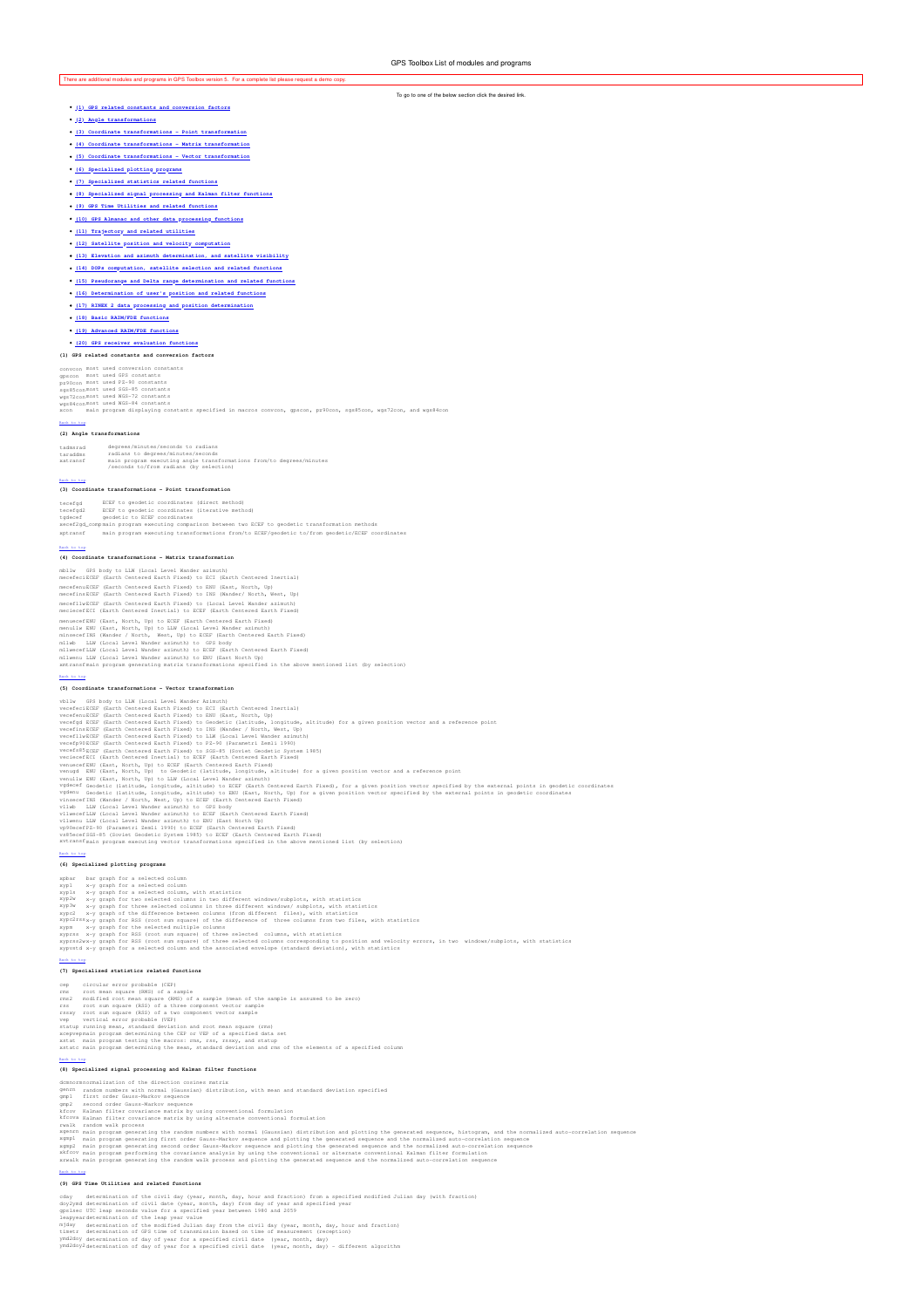ymd2gps determination of (GPS week, GPS roll number, day of week) from (year, month, day)<br>xgpslsecmain program determining UTC leap seconds value for a specified year between 1980 and 2059<br>xgpstimemain program executing GP

#### Back to top

#### **(10) GPS Almanac and other data processing functions**

- 
- eliance) elialization of a specified coum of a two dimensional array<br>eliance consideration of a specified coum of a two dimensional array<br>eliance is applicable to the strategies of the strategies of the strategies of the s
- 
- 
- 
- 

#### **(11) Trajectory and related utilities**

- 
- 
- 
- 
- 
- 
- 
- 
- gramw great circle navigation position, wholcity, acceleration<br>geodes geodesic data for a specified departure-destination pair<br>graduate specified departure-destination pair<br>gridwassgeneration of longitude-latitude WAAS gri
- 
- **(12) Satellite position and velocity computation**

- 
- 
- 
- 
- spyshm ECEF satellite position based on almano data<br>spyshm ECEF satellite position based on aphamerias data<br>spyshm ECEF satellite position based on ephemeria data<br>spyshm ECEF satellite position and velocity based on epheme

#### Back to top

### **(13) Elevation and azimuth determination, and satellite visibility**

- 
- eleva elevation angle and the ECEF unit line-of-sight vector<br>elevat elevation angle, the ECEF unit line-of-sight vector, and the range<br>elevat elevation angle, aiminh angle, the ECEF unit line-of-sight vector, and range<br>ran

#### Back to top

#### **(14) DOPs computation, satellite selection and related functions**

- 
- dop1 dilution of precision (DOP) quantities when at least 3 line-of-sight unit vectors are specified dop2 dilution of precision (DOP) quantities when 4 line-of-sight unit vectors are specified gdopv approximate geometric dilution of precision (GDOP) when four line-of-sight unit vectors are specified
- 
- 
- 
- 
- 
- 
- 
- 
- 
- 
- lmath H matrix hased on line-of-sight measurements<br>hmath H matrix hased on line-of-sight measurements<br>hmath H matrix hased on line-of-sight and baco measurements<br>hmath and internal control measurements<br>hmath and a matrix h
- 

**(15) Pseudorange and Delta range determination and related functions**

- 
- 
- 
- 
- 
- 
- 
- 
- ionoco ll iono correction computation by using Klobuchar model<br>ionocon setting of Rlobuchar model iono constants<br>pionoc pseudorange measurement corrected of priompheric effects based on Li/L2 measured pseudoranges<br>pradr ps

(16) Determination of user's position and related f

- 
- 
- 
- 
- uspood position fix determination by using Bancroft's algorithm when 4 measurements are known<br>uposed position fix determination by using Bancroft's algorithm when at least 4 measurements are known<br>uposed position fix deter

#### Back to top

**(17) RINEX 2 data processing and position determination**

svelockeomputation of satellite clock correction. MGS-84 constants are used<br>wripswa main program reads a RNEX 2 navigation message file and writes the data into four files containing the header section main information, th

- 
- 
- 
- 
- 
- Makatan<br>(19) Basic RAIM/FDE functions<br>can constant alarm rate algorithm)<br>rainfo Abita Junax computations<br>rainfo ABIM availability and fault detection by using the parity vector algorithm (one step implementation)<br>rainfo AB
- 
- xraimst main program determining RAIM availability and fault detection by using the standard (constant alarm rate) algorithm<br>xslope main program determining slopemax and delta\_h\_max for RAIM baseline standard (constant al

- 
- 
- 
- 
- 
- 
- 
- 
- 
- 
- 
- ination<br>(13) Advanced RAIM/FOE functions of Chi-square distribution with specified degrees of freedom<br>this fight probability desired interaction of Chi-square distribution with specified degrees of freedom<br>fights.g. parity
- 
- 

- 
- (20) GBS receiver evaluation functions<br>cn0\_\_mj equivalent carrier to noise power density ratio for a specified jamming level<br>cn0\_\_mj unjammed carrier to noise power density ratio<br>fom a fiqure of merit determination based o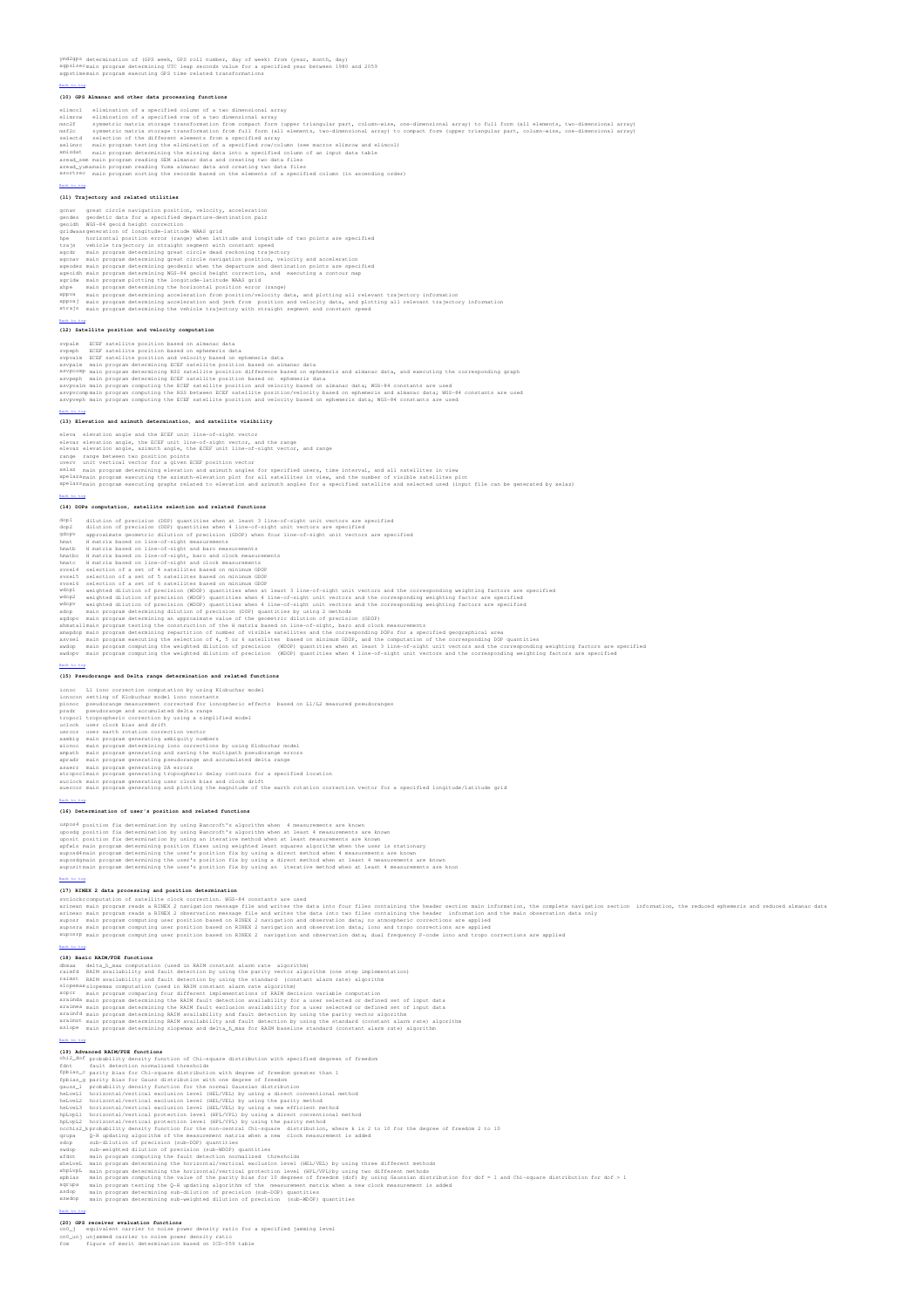- 
- 
- 
- prace\_clipseudorange accuracy of Costas loop implementation when the equivalent carrier to noise power density ratio is known<br>prace\_clipseudorange accuracy of Costas loop implementation when the equivalent properties and p
-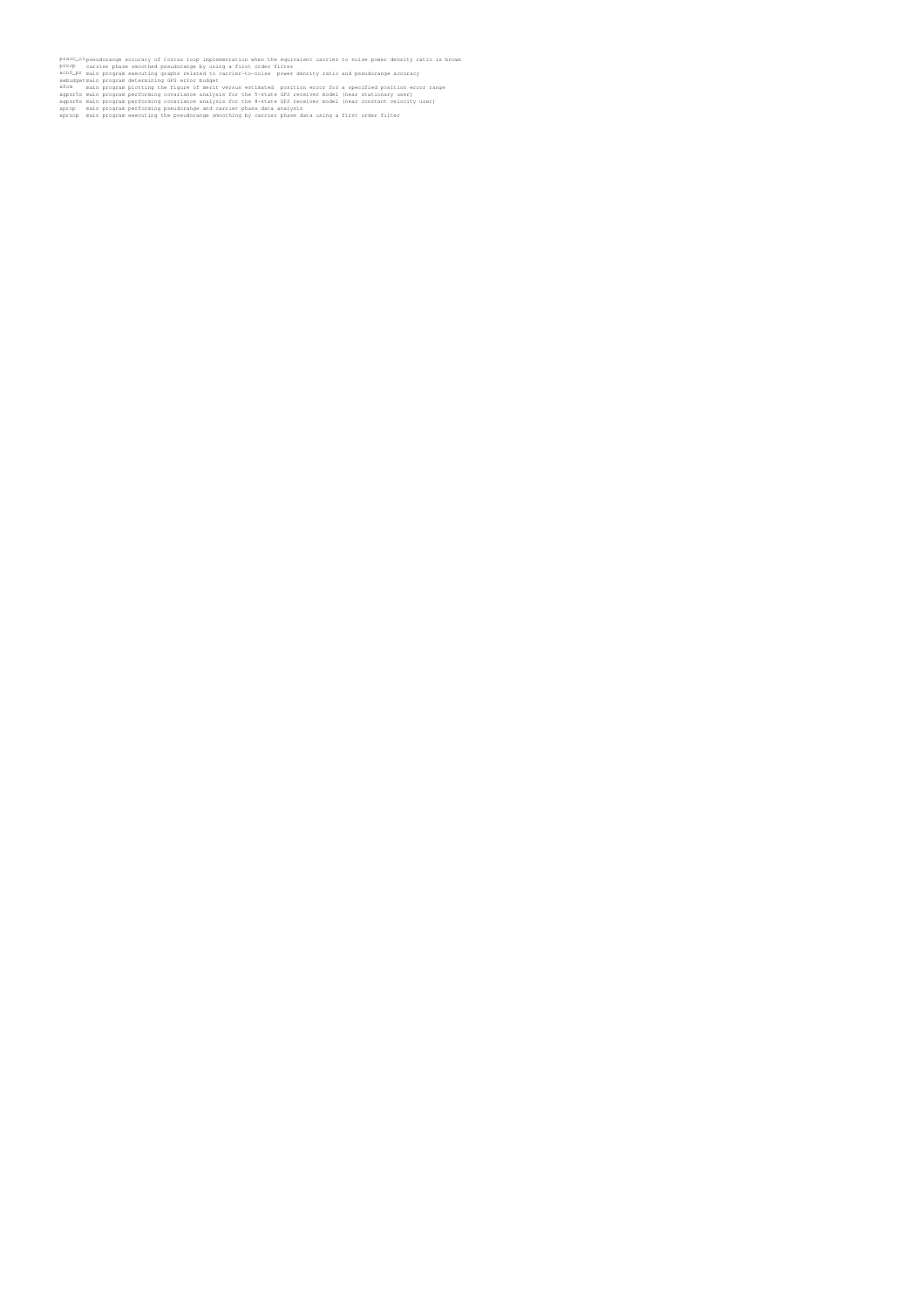# Kalman Filtering Toolbox List of Modules and Programs

To go to one of the below section click the desired link

- **Matrix Storage and Allocation**
- **Specialized Matrix Operations**
- **Specialized Statistics Functions and Utilities**
- **Specialized Plotting Programs**
- **General Purpose and Conventional Kalman Filter Functions**
- **Specialized U-D Kalman Filter Functions**
- **Application Dependent Modules**
- **GPS Application Modules**

## **Matrix Storage and Allocation**

| mat.c2r | rectangular matrix storage transformation from                                                                                                                     |
|---------|--------------------------------------------------------------------------------------------------------------------------------------------------------------------|
|         | one-dimensional column-wise to one-dimensional<br>row-wise                                                                                                         |
| matr2c  | rectangular matrix storage transformation from<br>one-dimensional row-wise to row-wise to one-dimensional<br>column-wise                                           |
| mr1to2  | rectangular matrix storage transformation from<br>one-dimensional column-wisearray to two-dimensional<br>array                                                     |
| mr2t.01 | rectangular matrix storage transformation from                                                                                                                     |
|         | two-dimensional array to one-dimensional column-wise<br>array                                                                                                      |
| msc2f   | symmetric matrix storage transformation from                                                                                                                       |
| msf2c   | one-dimensional array column-wise - only the upper<br>triangular part stored, to two-dimensional array<br>symmetric matrix storage transformation from             |
| msre    | two-dimensional array to one-dimensional array -<br>column-wise, only the upper triangular part is stored<br>reconstruct a full symmetric matrix from its stored   |
| mstr    | upper triangular part; both input and output<br>matrices are stored column-wise into one dimmensional arrays<br>extract the upper triangular part from a symmetric |
| mudc2f  | matrix; both input and output matrices are stored<br>column-wise into one-dimensional arrays<br>restore full U and D matrices stored as two-                       |
| mudf2c  | dimensional arrays from its compact upper triangular<br>part stored column-wise as one-dimensional array<br>store the full U and D matrices stored as two-         |
|         | dimensional arrays to its compact upper triangular<br>part stored column-wise as one-dimensional array                                                             |

## Back to top

## **Specialized Matrix Operations**

| maat | post-multiplication of a rectangular matrix by its<br>transposed matrix; the input matrix is stored column-                                                                   |
|------|-------------------------------------------------------------------------------------------------------------------------------------------------------------------------------|
| mmab | wise, one-dimensional, and the resultant symmetric<br>matrix is stored column-wise - only the upper<br>triangular part<br>multiplication of two rectangular matrices when the |
|      | resultant matrix is known to be a symmetric                                                                                                                                   |
|      | matrix; the input matrices are stored one-<br>dimensional, column-wise, and the resultant matrix                                                                              |
|      | is stored column-wise - only the upper triangular<br>part                                                                                                                     |
| mmrt | multiplication of a rectangular matrix and an upper<br>triangular matrix; the rectangular matrix is stored                                                                    |
|      | into two-dimensional array, the upper triangular<br>matrix is stored into one-dimensional array column-                                                                       |
|      | wise - only the upper triangular part, and the                                                                                                                                |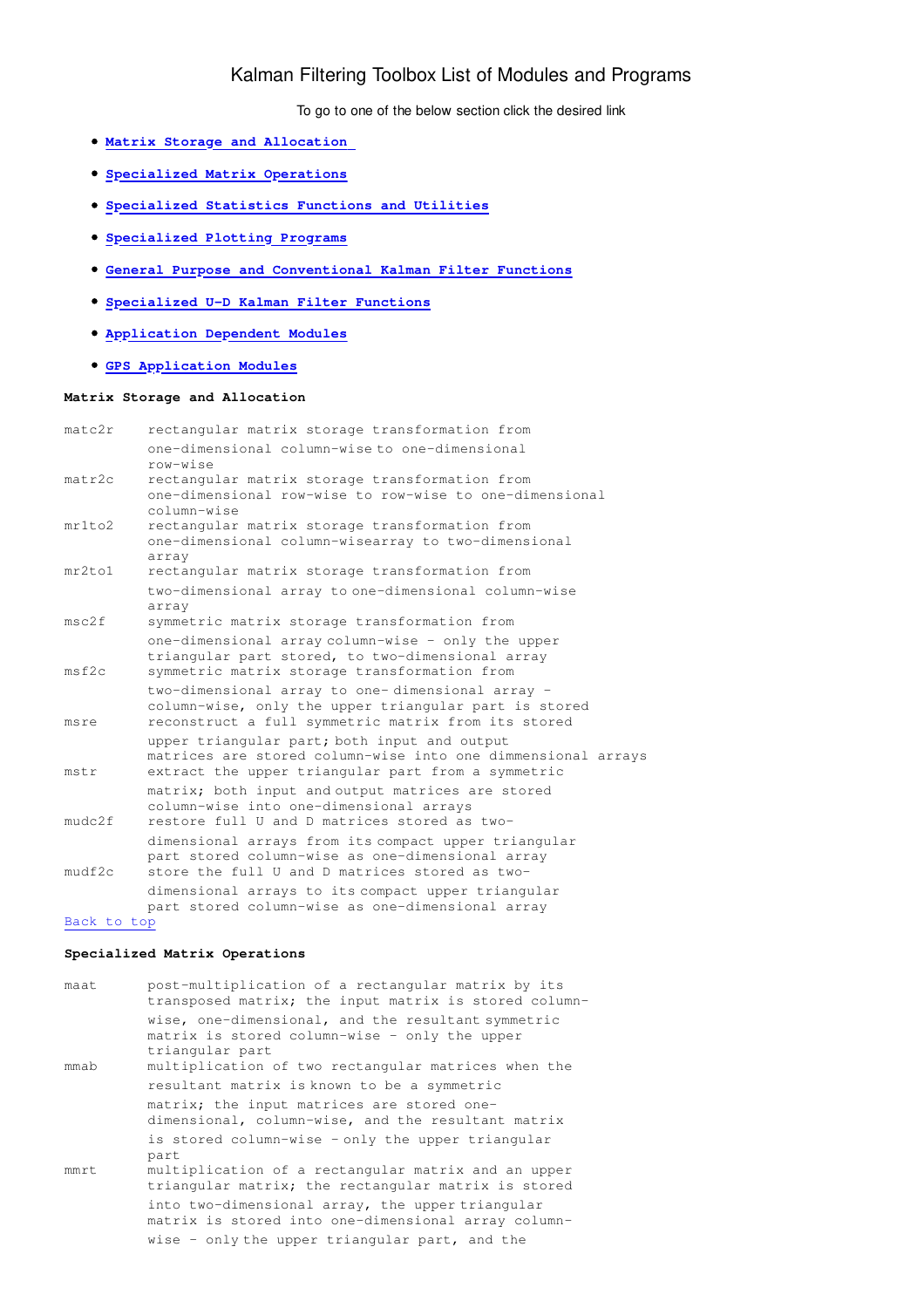resultant matrix is stored into two- dimensional array mphiu multiplication of a square matrix stored into two dimensional array and a unit upper triangular matrix stored into one-dimensional array column-wise - only the upper triangular part; the resultant matrix is stored into two-dimensional array Back to top

## **Specialized Statistics Functions and Utilities**

| cep              | circular error probable (CEP) computation                                                                                                    |
|------------------|----------------------------------------------------------------------------------------------------------------------------------------------|
| convcon          | setting of most used conversion constants                                                                                                    |
| qauss_1          | probability density function of the normal Gaussian<br>distribution                                                                          |
| genrn            | generation of random numbers with normal (Gaussian)<br>distribution                                                                          |
| qmp1             | generation of first order Gauss-Markov sequence                                                                                              |
| qmp2             | generation of second order Gauss-Markov sequence                                                                                             |
| rms              | root mean square (RMS) of a sample                                                                                                           |
| rms <sub>2</sub> | modified root mean square (modified RMS) of a<br>sample                                                                                      |
| rss              | root sum square (RSS) of a three component vector<br>sample                                                                                  |
| rssxy            | root sum square (RSS) of a two component vector<br>sample                                                                                    |
| rwalk            | generation of a random walk process                                                                                                          |
| statup           | computation of the running mean, standard deviation                                                                                          |
|                  | and root mean square for a sample                                                                                                            |
| vep              | vertical error probable (VEP) computation                                                                                                    |
| xcepvep          | main program used to compute CEP or VEP                                                                                                      |
| xgenrn           | main program generating random numbers with normal<br>(Gaussian) distribution                                                                |
| xgmp1            | main program generating first order Gauss-Markov<br>sequence                                                                                 |
| xqmp2            | main program generating second order Gauss-Markov<br>sequence                                                                                |
| xrwalk           | main program generating random walk process<br>sequence                                                                                      |
| xstat            | main program testing the following modules: rms,<br>rss, rssxy, and statup                                                                   |
| xstatc           | main program determining mean, standard deviation,<br>and root mean square (rms) of the elements of a<br>specified column of the input array |

### Back to top

## **Specialized Plotting Programs**

| xpbar    | bar graph for a selected column                    |
|----------|----------------------------------------------------|
| xyp1     | x-y graph for a selected column                    |
| xypls    | x-y graph for a selected column, with statistics   |
| xyp2w    | x-y graph for two selected columns in two          |
|          | different windows/subplots, with statistics        |
| xyp3w    | x-y graph for three selected columns in three      |
|          | different windows/subplots, with statistics        |
| xypc2    | x-y graph of the difference between columns (from  |
|          | different files), with statistics                  |
| xypc2rss | x-y graph for RSS (root sum square) of the         |
|          | difference of three columns from two files, with   |
|          | statistics                                         |
| xypm     | x-y graph for the selected multiple columns        |
| xyprss   | x-y graph for RSS (root sum square) of three       |
|          | selected columns, with statistics                  |
| xyprss2w | x-y graph for RSS (root sum square) of three       |
|          | selected columns corresponding to position and     |
|          | velocity errors, in two windows/subplots, with     |
|          | statistics                                         |
| xypvstd  | x-y graph for a selected column and the associated |
|          | envelope (standard deviation), with statistics     |
|          |                                                    |

## Back to top

## **General Purpose and Conventional Kalman Filter Functions**

gobsd generation of observed data (measurements) for a linear time-invariant model; general form including control vector term is included gobsd generation of observed data (measurements) for a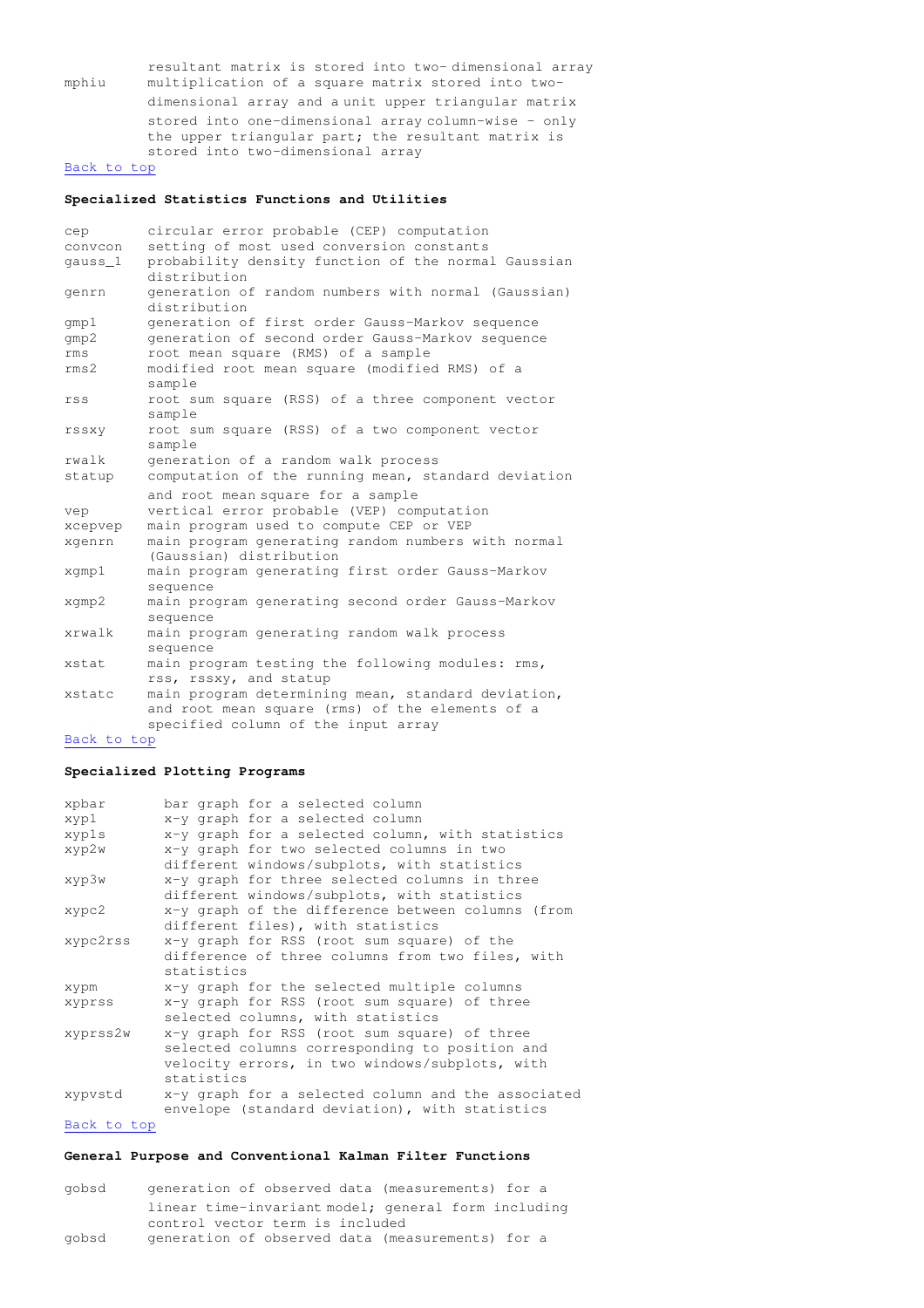linear time-invariant model; the control term and process noise multiplier matrix are not included kfcov covariance matrix analysis for a time-invariant model by using the conventional formulation kfcov1 covariance matrix analysis for a time-invariant model by using the conventional formulation (variant of kfcov, time propagation and measurement incorporation steps are inverted) kfcov1a covariance matrix analysis for a time-invariant model by using the alternate conventional formulation mdric1 steady state solution of the discrete matrix Riccati equation; covariance matrix before measurement incorporation is determined meas1cov covariance matrix measurement updating for one measurement by using conventional Kalman formulation (with symmetrization) meas1jcov covariance matrix measurement updating for one measurement by using Joseph classical Kalman formulation (with symmetrization) measjcov covariance matrix measurement updating for all measurements by using Joseph stabilized Kalman formulation mndec decorrelation of the measurement noise sdkf suboptimal (constant gain) discrete Kalman filter by using conventional formulation smcov determination of smoothed covariance matrix based on Rautch-Tung-Striebel algorithm when the model parameters are constant smcovps determination of smoothed covariance matrix and state based on Rautch-Tung- Striebel algorithm when the model parameters are constant xgobsd main program generating the observed data (measurements) for a linear time-invariant model xgobsdr main program generating the observed data (measurements) for a simplified linear time invariant model xkfcov main program executing the covariance analysis by using the conventional or alternate conventional Kalman filter formulation xkfcovps main program executing the discrete Kalman filter (covariance and state analysis) by using the conventional Kalman filter formulation xmdric main program computing the steady-state solution of the discrete matrix Riccati equation by using two different iterative methods xmndec main program executing the decorrelation of the measurement noise xsdkf main program computing the suboptimal (constant gain) discrete Kalman filter by using conventional formulation xsmcov main program executing the Rautch-Tung-Striebel smoothing for covariance matrix, when model parameters are constant xsmcovps main program executing the Rautch-Tung-Striebel smoothing for covariance matrix and state, when model parameters are constant Back to top

## **Specialized U-D Kalman Filter Functions**

| mcud   | covariance matrix determination from its U-D factors |
|--------|------------------------------------------------------|
| mr1up  | updating the U-D factors when a rank one matrix      |
|        | modification is applied                              |
| mreast | measurement reasonableness test for a given scalar   |
|        | measurement                                          |
| mudd   | U-D factorization of a real symmetric, positive      |
|        | (semi)definite matrix by using modified Cholesky     |
|        | decomposition                                        |
| mudm   | U-D measurement updating by using Bierman algorithm  |
|        | for one measurement, when the measurement is the     |
|        | input                                                |
| mudm1  | U-D measurement updating by using Bierman algorithm  |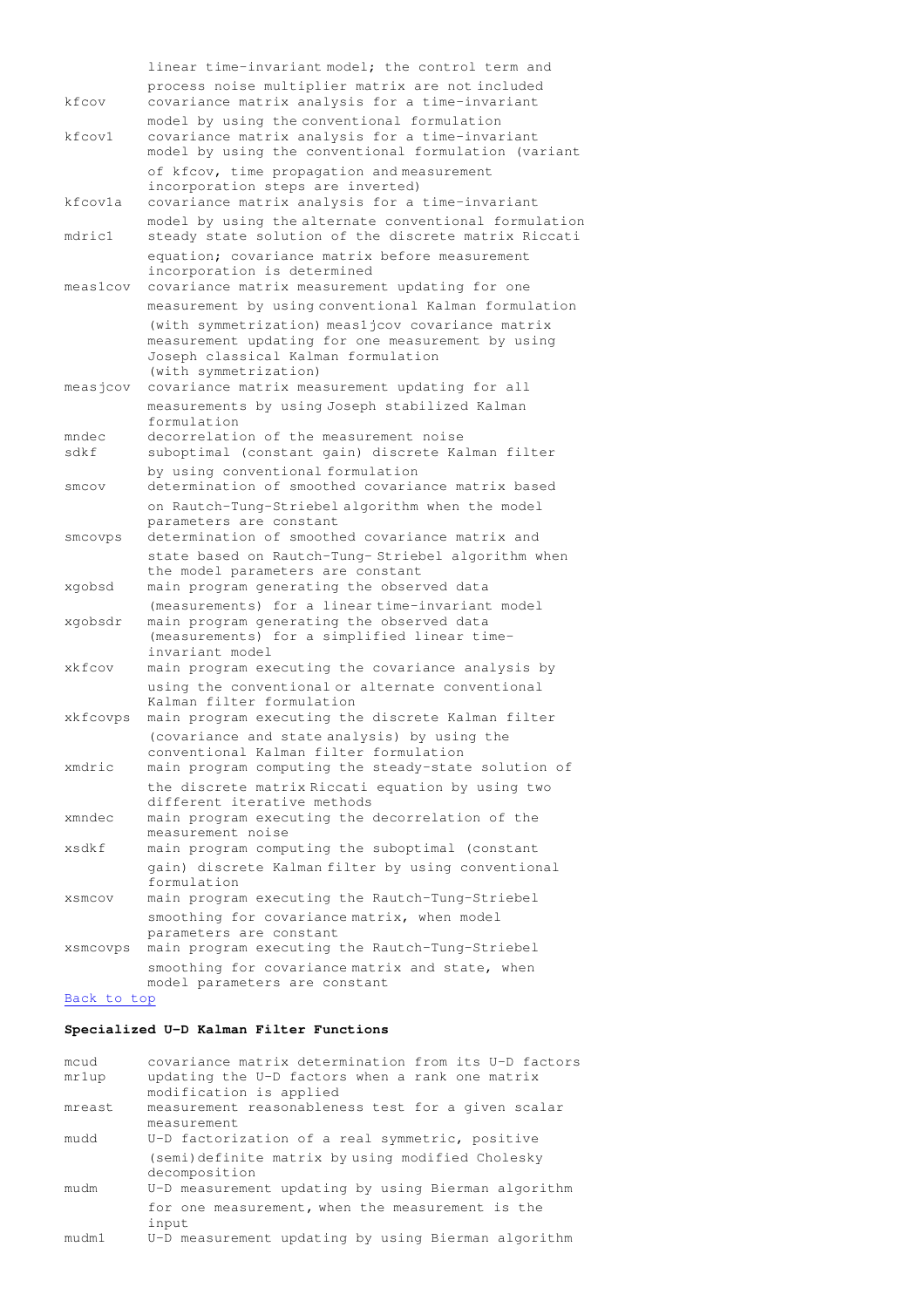|                | for one measurement, when the measurement residual<br>is the input                                                                            |
|----------------|-----------------------------------------------------------------------------------------------------------------------------------------------|
| mudst.         | standard deviations (sigmas) determination from the<br>U-D factors                                                                            |
| mwgs1          | U-D factors determination from the un-normalized W-DW                                                                                         |
|                | factors (used in the modified weighted Gram-Schmidt<br>algorithm)                                                                             |
| tpudd          | time propagation of U-D factors by using the direct<br>method                                                                                 |
| tpudgs         | time propagation of U-D factors by using the<br>modified weighted Gram-Schmidt method                                                         |
| tpuds          | time propagation of U-D factors by using the rank                                                                                             |
| xkfud          | one matrix updating method<br>main program implementing the discrete U-D form                                                                 |
|                | Kalman filter for a specified application. Several                                                                                            |
| xmuddu         | options related to the input/output data and<br>selection of variant to be used are available<br>main program executing the decomposition and |
|                | reconstruction of a real symmetric positive (semi)<br>definite matrix into and from its U-D factors                                           |
| xmudm          | main program executing the discrete Kalman filter                                                                                             |
| xmudst         | Biermna's U-D measurement updating algorithm<br>main program determining sigmas (standard                                                     |
|                | deviations) of a covariance matrix from its U-D<br>factors                                                                                    |
| xtpud          | main program executing time propagation of the U-D                                                                                            |
|                | factors by using three different methods (direct                                                                                              |
|                | method, rank one matrix updating method, and modified<br>weighted Gram-Schmidt method)                                                        |
| $Book + 0 + 0$ |                                                                                                                                               |

## Back to top

## **Application Dependent Modules**

hmat measurement matrix computation phimat transition matrix computation qmat process noise matrix computation rmat measurement noise matrix computation Back to top

## **GPS Application Modules**

| eleva    | elevation angle and the ECEF unit line-of-sight<br>vector computation        |
|----------|------------------------------------------------------------------------------|
| svpalm   | ECEF satellite position determination based on<br>almanac data               |
| tgdecef  | geodetic to ECEF coordinates transformation                                  |
| uvery    | unit vertical vector for a given ECEF position<br>vector                     |
| vecefenu | ECEF (Earth Centered Earth Fixed) to ENU (East,<br>North, Up) transformation |
| wgs84con | setting of most used WGS-84 constants                                        |
| xqpsr5s  | main program performs covariance analysis for the                            |
|          | 5-state GPS receiver model (for near-stationary user)                        |
| xgpsr8s  | main program performing covariance analysis for the                          |
|          | 8-state GPS receivermodel (for near-constant velocity                        |
|          | user)                                                                        |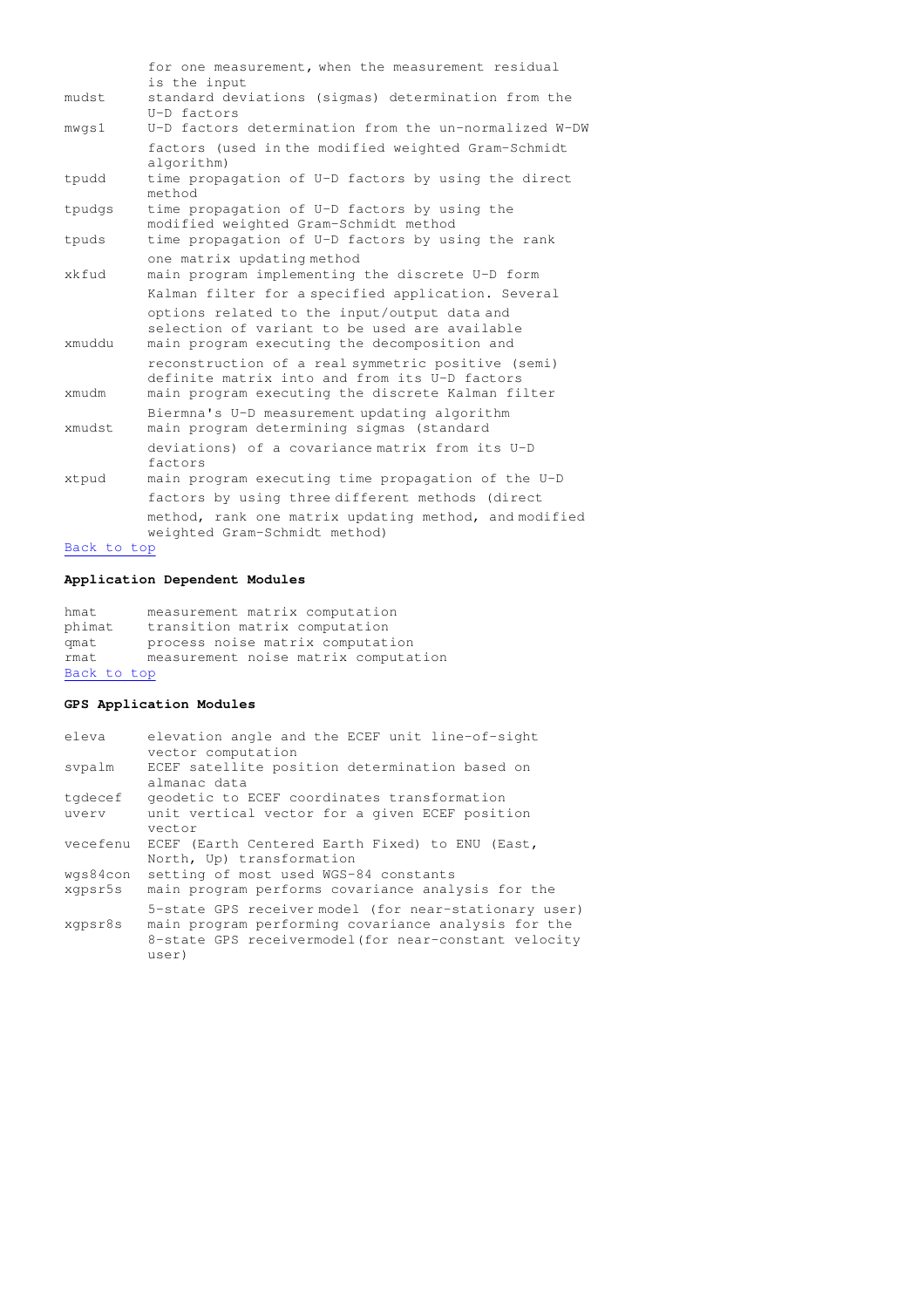### RAS Toolbox List of modules and programs

To go to one of the below section click the desired link.

======================================================================================

### **(1) General Data Processing for (Yuma, SEM, SP3, RINEX) Data Files**

| xread sem             | main program reading SEM almanac data and creating two data files                                                                                                                                                                    |
|-----------------------|--------------------------------------------------------------------------------------------------------------------------------------------------------------------------------------------------------------------------------------|
| xread sp3             | main program reading the SP3 data file and creating three data files                                                                                                                                                                 |
| xread yuma            | main program reading Yuma almanac data and creating two data files                                                                                                                                                                   |
| xwrite yuma           | main program writing the Yuma format almanac file                                                                                                                                                                                    |
| xrinexn               | main program reads a RINEX 2 navigation message data file and writes the data into four text files                                                                                                                                   |
| xrinexn select        | main program reads a RINEX 2 navigation message data file and writes the data into four text files;<br>the reduced almanac and ephemeris data files are storing the data within the selected time interval                           |
| xrinexo               | main program reads a RINEX 2 observation message file and writes the data into two text files<br>(header and observation data only)                                                                                                  |
| xrinexo select        | main program reads a RINEX 2 observation message file and writes the data into two text files<br>(header and observation data only); the reduced observation data file is storing only the data<br>within the selected time interval |
| xrinex obs            | main program executing graphs related to the satellites data provided into the reduced observation<br>data file generated by the program xrinexo                                                                                     |
| xsv pv plot almanac   | main program executing graphs related to the position and velocity when the reduced almanac data is<br>provided                                                                                                                      |
| xsv pv plot ephemeris | main program executing graphs related to the position and velocity when the reduced ephemeris data<br>is provided                                                                                                                    |
| xsv pv plot sp3       | main program executing graphs related to the position and velocity provided into a sp3 file                                                                                                                                          |

### **(2) GPS Orbit Data Analysis**

xsv\_comparison\_almanac main program executing the satellites position/velocity comparison when two almanacs data are provided xsv\_comparison\_almanac\_ephemeris main program executing the satellites position/velocity comparison when almanac and ephemeris data are provided xsv\_comparison\_almanac\_sv\_orbit main program executing the satellites position/velocity comparison when almanac and sp3 orbit data are provided xsv\_comparison\_ephemeris main program executing the satellites position/velocity comparison when two ephemeris data are provided xsv\_comparison\_ephemeris\_sv\_orbit main program executing the satellites position/velocity comparison when ephemeris and sp3 orbit data are provided xsv\_comparison\_sv\_orbit main program executing the satellites position/velocity comparison when two sp3 orbit data are provided

### **(3) User Position Determination**

xuposr main program computing user position based on RINEX 2 navigation and observation data; no atmospheric corrections are applied xuposra main program computing user position based on RINEX 2 navigation and observation data; iono and tropo corrections are applied

xuposrp main program computing user position based on RINEX 2 navigation and observation data; dual frequency P-code iono and tropo corrections are applied

#### **(4) Utility Modules**

| convcon  | setting of most used conversion constants                                                                         |
|----------|-------------------------------------------------------------------------------------------------------------------|
| elevaz   | computation of elevation and azimuth angles, ECEF unit line of sight vector and range                             |
| qeoidh   | computation of WGS-84 geoid height correction                                                                     |
| qpscon   | setting of most used GPS constants                                                                                |
| ionoc    | computation of L1 iono correction for a specified user by using the Klobuchar model                               |
| pionoc   | computation of pseudorange corrected for ionospheric effects                                                      |
| prn2svn  | determination of the GPS satellite number for a specified GPS pseudorandom number                                 |
| rms      | computation of root mean square (RMS) of a sample                                                                 |
| selectd  | selection of the different elements from a specified array                                                        |
| svclockc | computation of satellite clock correction                                                                         |
| svn2prn  | determination of the GPS pseudorange number for a specified GPS satellite number                                  |
| svpalm   | determination of ECEF satellite position based on almanac data                                                    |
| svpeph   | determination of ECEF satellite position based on ephemeris data                                                  |
| svovalm  | determination of ECEF satellite position and velocity based on almanac data                                       |
| svpveph  | determination of ECEF satellite position and velocity based on ephemeris data                                     |
| tecefgd  | ECEF to geodetic coordinates (direct method)                                                                      |
| tropoc1  | computation of the troposheric correction for a specified user by using a simplified model                        |
| uposit   | computation of user's position from at least four ECEF satellite positions and the corresponding pseudoranges, by |
|          | using a direct method                                                                                             |
| vecefenu | transformation from ECEF to ENU frames for a given position vector and referenced latitude/longitude angles       |
| wgs84con | setting of most used WGS-84 constants                                                                             |
| ymd2qps  | determination of (GPS week, GPS roll number, day of week) from (year, month, day)                                 |

**Copyright(C) 1996-2010 L3NAV Systems, All Rights Reserved Worldwide.**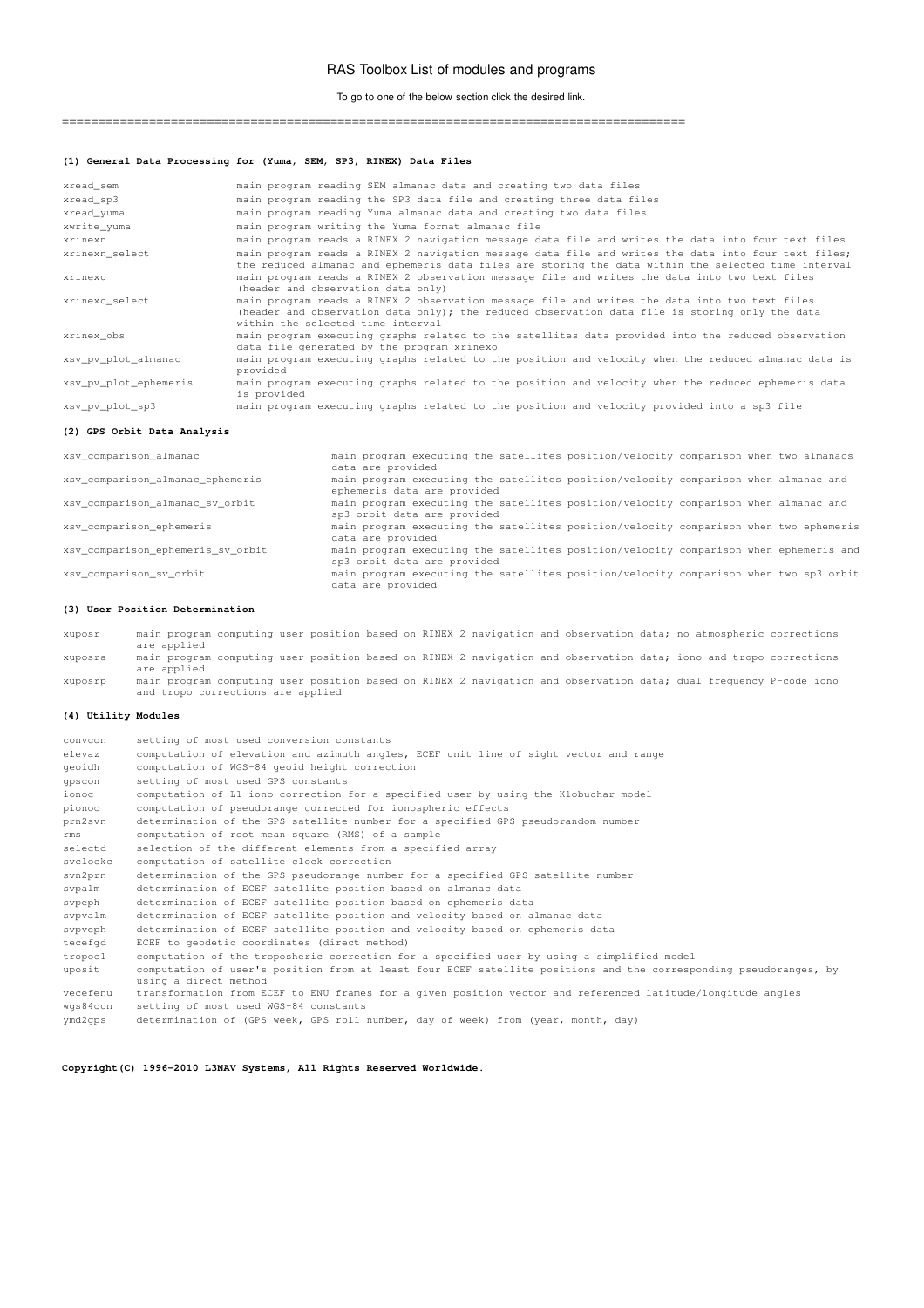# **…Price List and Orders**

## **GPS Software Toolbox, Version 5**

- List price (one license) US\$999 (before US\$1,199), for source code and manual
- Educational and multiple licenses discount available
- 1 year free upgrade and technical support
- License maintenance available
- Registered users discounts for new version releases

## **Kalman Filtering Software Toolbox, Version 3**

- List price (one license) US\$499, for source code and manual
- Educational and multiple licenses discount available
- 1 year free upgrade and technical support
- License maintenance available
- Registered users discounts for new version releases

## **GPS RINEX and SP3 (RAS) Software Toolbox**

- List price (one license) US\$499, for source code and manual
- Educational and multiple licenses discount available
- 1 year free upgrade and technical support
- License maintenance available
- Registered users discounts for new version releases

## **Coordinate Transformations Software Toolbox**

- List price (one license) US\$99, for source code and manual
- Educational and multiple licenses discount available
- 1 year free upgrade and technical support
- License maintenance available
- Registered users discounts for new version releases

## **Orders Information:**

Payment options: wire transfer, check, (international) money order, purchase order with payment within 30 days of delivery, PayPal